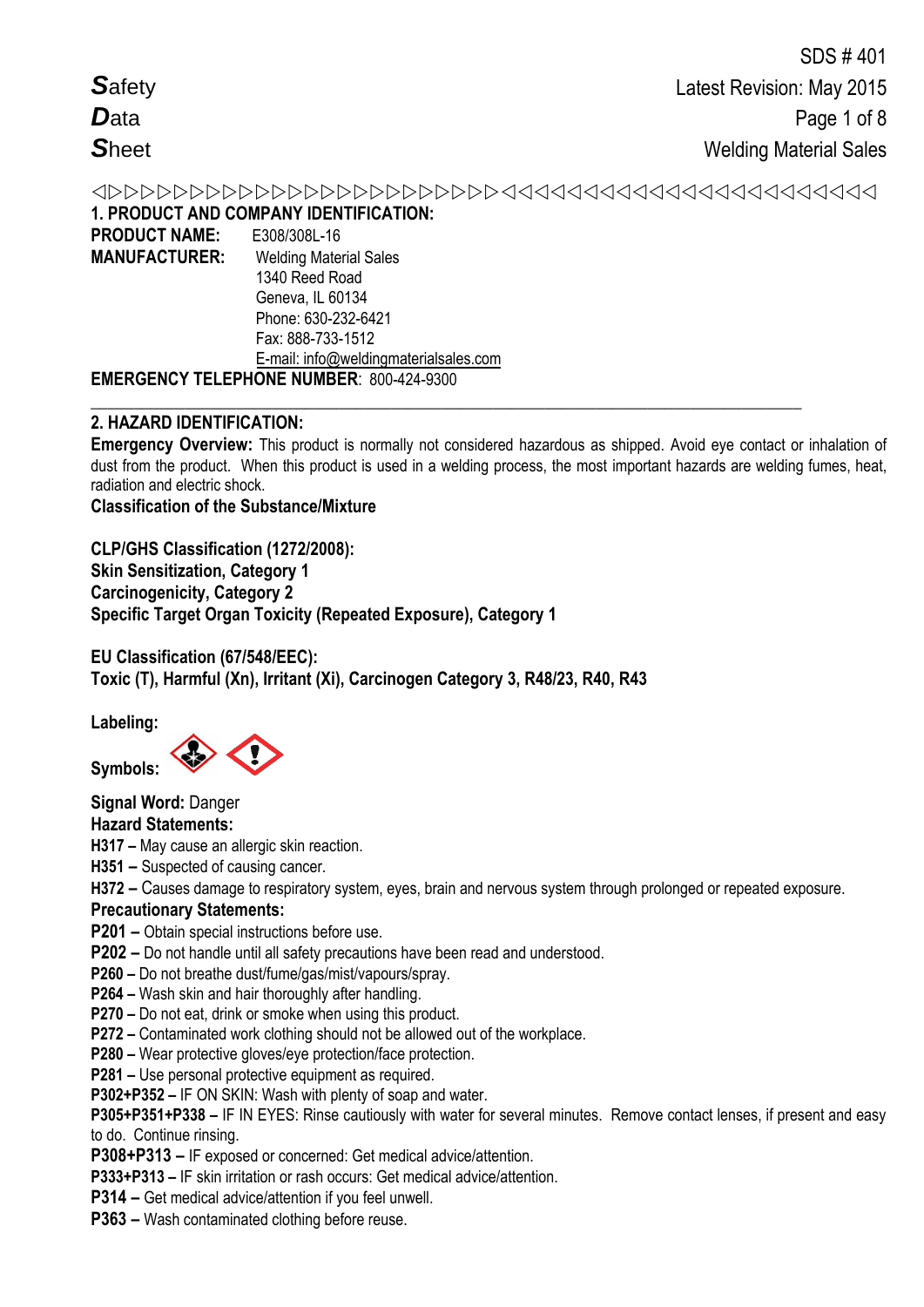## P405 - Store locked up.

P501 - Dispose of contents/container in accordance with local/regional/national/international regulations.

| Chemical<br>Identity              | CAS#       | Range %   | <b>OSHA PEL</b><br>(mg/m3)                                                                                                     | <b>ACGIH-TLV</b><br>(mg/m3)                                                          | Carcinogenicity | <b>EU Classification</b><br>(67/548/EEC)                               | <b>CLP/GHS Classification</b><br>(1272/2008)                          |
|-----------------------------------|------------|-----------|--------------------------------------------------------------------------------------------------------------------------------|--------------------------------------------------------------------------------------|-----------------|------------------------------------------------------------------------|-----------------------------------------------------------------------|
| <b>Bentonite</b>                  | 1302-78-9  | $1 - 11$  | <b>NR</b>                                                                                                                      | <b>NR</b>                                                                            | <b>No</b>       | <b>Not Dangerous</b>                                                   | <b>Not Hazardous</b>                                                  |
| Calcium<br>Carbonate              | 1317-65-3  | $1 - 11$  | 5 (as CaO)                                                                                                                     | 10                                                                                   | <b>No</b>       | <b>Not Dangerous</b>                                                   | <b>Not Hazardous</b>                                                  |
| #Chromium                         | 7440-47-3  | $10 - 20$ | (Metal)<br>1.0<br>.05 (Cr II & Cr<br>III<br>Compounds)<br>0.005(Cr VI<br>Compounds)<br>0.01 ( Cr VI<br>Insoluble<br>Compounds) | ((Metal)<br>0.5<br>0.5 (Cr IIII<br>Compounds)<br>0.05(Cr VI<br>Soluble<br>Compounds) | Yes             | <b>Not Dangerous</b>                                                   | (H400) Aquatic Acute 1                                                |
| Feldspar                          | 68476-25-5 | $5 - 15$  | <b>NR</b>                                                                                                                      | <b>NR</b>                                                                            | No              | <b>Not Dangerous</b>                                                   | <b>Not Hazardous</b>                                                  |
| Calcium<br>Fluoride               | 7789-75-5  | $1 - 11$  | $2.5$ (as F)                                                                                                                   | $2.5$ (as F)                                                                         | No              | (Xi) R36/37/38                                                         | (H315) Skin Irrit $2 \leq$<br>(H319) Eye Irrit 2A<br>(H335) STOT SE 3 |
| #Manganese                        | 7439-96-5  | $1-11$    | 5                                                                                                                              | 1                                                                                    | <b>No</b>       | $\mathbf{X}_{(Xn)R48}$                                                 | (H373) STOT RE 2                                                      |
| #Nickel                           | 7440-02-0  | $1 - 11$  | 1                                                                                                                              | 1                                                                                    | Yes             | Carc. Cat. 3<br>$\mathbf{X}_{(Xn)R40}$<br>$X_i$ (Xi) R43<br>(T) R48/23 | (H317) Skin Sens. 1<br>(H351) Carc. $2 \leqslant$<br>(H372) STOT RE 1 |
| <b>Titanium</b><br><b>Dioxide</b> | 13463-67-7 | $10 - 20$ | 15                                                                                                                             | 10                                                                                   | <b>No</b>       | Carc. Cat. 3<br>$\mathbf{X}_{(Xn) R40}$                                | (H351) Carc. 2                                                        |
| Potassium<br><b>Silicate</b>      | 1312-76-1  | $1 - 11$  | $\overline{\text{NR}}$                                                                                                         | 5                                                                                    | No              | $\mathbf{X}$ <sub>(Xi)</sub> R36/38                                    | (H315) Skin Irrit $2 \leq$<br>(H319) Eye Irrit 2A                     |
| Iron                              | 7439-89-6  | 40-50     | 10 (as Fe2O3)                                                                                                                  | 10 (as Fe2O3)                                                                        | No              | <b>Not Dangerous</b>                                                   | <b>Not Hazardous</b>                                                  |

2 COMPOSITION / INFORMATION ON INCREDIENTS.

Important This section covers the materials of which the products manufactured. The fumes and gases produced during normal use of this product are covered in section 10. The term "Hazardous" in "Hazardous Material" should be interpreted as a term required and defined in OSHA Hazard Communication Standard 29CFR 1910-1200 and it does not necessarily imply the existence of hazard. The chemicals or compounds reportable by Section 313 of SARA are marked by the symbol #.

## **4. FIRST AID MEASURES:**

Inhalation: Remove to fresh air immediately or administer oxygen. Get medical attention immediately.

Skin: Flush skin with large amounts of water. If irritation develops and persists, get medical attention.

Eye: Flush eyes with water for at least 15 minutes. Get medical attention.

Ingestion: Obtain medical attention immediately if ingested. Rinse mouth.

Electric Shock: Disconnect and turn off the power. Use a nonconductive material to pull victim away from contact with live parts or wires. Immediately contact a physician.

## **5. FIRE-FIGHTING MEASURES:**

Suitable Extinguishing Media: Use water spray, alcohol-resistant foam, dry chemical or carbon dioxide. Welding arcs and sparks can ignite combustible and flammable materials. Use the extinguishing media recommended for the burning material and fire situation.

**Unsuitable Extinguishing Media: Not applicable** 

Specific Hazards Arising From Chemical: Arcs and sparks can ignite combustibles and flammable products.

Iron Oxides, Nickel/Nickel Oxides, Manganese/Manganese Oxides, Aluminium oxides, Silicon oxides, Chromium oxides, Hydrogen fluoride, and Calcium oxide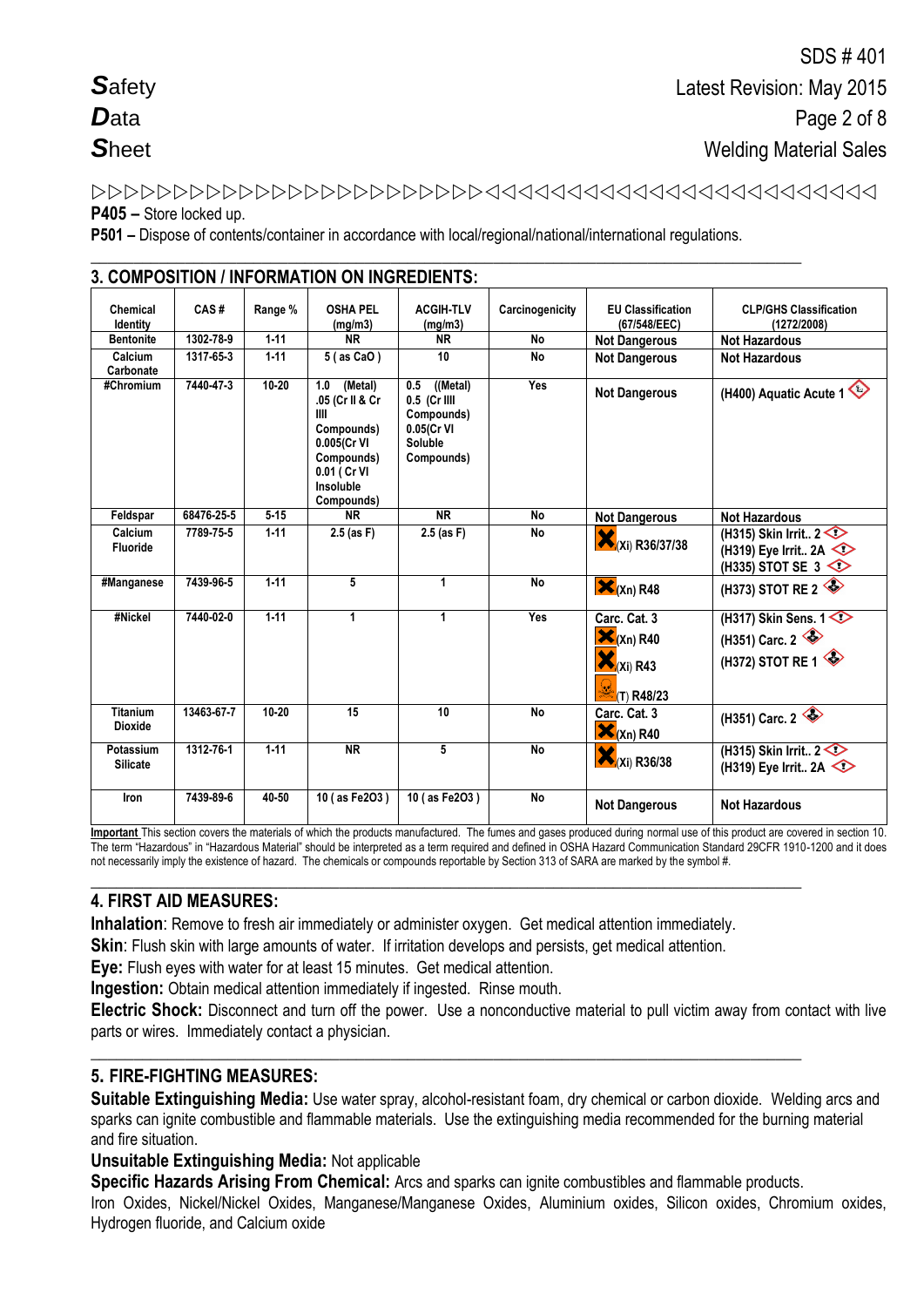**Protective Equipment:** Fire fighters should wear complete protective clothing including self-contained breathing apparatus.

#### **\_\_\_\_\_\_\_\_\_\_\_\_\_\_\_\_\_\_\_\_\_\_\_\_\_\_\_\_\_\_\_\_\_\_\_\_\_\_\_\_\_\_\_\_\_\_\_\_\_\_\_\_\_\_\_\_\_\_\_\_\_\_\_\_\_\_\_\_\_\_\_\_\_\_\_\_\_\_\_\_\_\_\_ 6. ACCIDENTAL RELEASE MEASURES:**

**Personal Precautions:** Refer to section 8.

**Environment Precautions:** Refer to section 13.

**Cleaning Measures:** Solid objects may be picked up and placed into a container. Liquids or pastes should be scooped up and placed into a container. Wear proper protective equipment while handling these materials. Do not discard as refuse.

**\_\_\_\_\_\_\_\_\_\_\_\_\_\_\_\_\_\_\_\_\_\_\_\_\_\_\_\_\_\_\_\_\_\_\_\_\_\_\_\_\_\_\_\_\_\_\_\_\_\_\_\_\_\_\_\_\_\_\_\_\_\_\_\_\_\_\_\_\_\_\_\_\_\_\_\_\_\_\_\_\_\_\_**

### **7. HANDLING AND STORAGE:**

**Precautions for Safe Handling:** Handle with care to avoid stings or cuts. Wear gloves when handling welding consumables. Avoid exposure to dust. Do not ingest. Some individuals can develop an allergic reaction to certain materials. Retain all warning and identity labels.

**Conditions for Safe Storage:** Store in dry place in closed packages. Keep separate from chemical substances like acids and strong bases, which could cause chemical reactions.

#### **\_\_\_\_\_\_\_\_\_\_\_\_\_\_\_\_\_\_\_\_\_\_\_\_\_\_\_\_\_\_\_\_\_\_\_\_\_\_\_\_\_\_\_\_\_\_\_\_\_\_\_\_\_\_\_\_\_\_\_\_\_\_\_\_\_\_\_\_\_\_\_\_\_\_\_\_\_\_\_\_\_\_\_ 8. EXPOSURE CONTROLS/ PERSONAL PROTECTION:**

**Engineering Controls:** Avoid exposure to welding fumes, radiation, spatter, electric shock, heated materials and dust. Ensure sufficient ventilation, local exhaust, or both, to keep welding fumes and gases from breathing zone and general area. Keep work place and protective clothing clean and dry. Train welders to avoid contact with live electrical parts and insulate conductive parts. Check condition of protective clothing and equipment on a regular basis.

**Exposure limits:** Use industrial hygiene equipment to ensure that exposure does not exceed applicable national exposure limits. The limits defined under section 3 can be used as guidance. Unless noted, all values are for 8 hour time weighted average. For information about welding fume analysis refer to section 10.

**Biological limits:** No available data

## **Personal protection:**

**Respiratory protection:** Use an air purifying dust respirator when welding or brazing in a confined space, or when local exhaust or ventilation is not sufficient to keep exposure values within safe limits.

**Hands protection:** Wear appropriate gloves to prevent skin contact.

#### **EN 12477: Protection gloves for welders**

| <b>Requirements (EN Levels)</b> | Type A       | Type B  |
|---------------------------------|--------------|---------|
| <b>Abrasion (Cycles)</b>        | 2(500)       | 1(100)  |
| Cut (Factor)                    | 1(1.2)       | 1(1.2)  |
| <b>Tear (Newton)</b>            | 2(25)        | 1(10)   |
| <b>Puncture (Newton)</b>        | 2(60)        | 1(20)   |
| <b>Burning Behaviour</b>        | 3            | 2       |
| <b>Contact Heat</b>             | 1            | 1       |
| <b>Convective Heat</b>          | $\mathbf{2}$ |         |
| <b>Small Splashes</b>           | 3            | 2       |
| <b>Dexterity</b>                | 1 (11)       | 4 (6.5) |

Type B gloves are recommended when high dexterity is required as for TIG welding, while type A gloves are recommended for other welding processes. The contact temp (ºC) is 100 and the threshold time (seconds) >15.

**Eyes protection:** Welder's helmet or face shield with colour absorbing lenses. Shield and filter to provide protection from harmful UV radiation, infra red and molten metal approved to standard EN379. Filter shade to be a minimum of shade 9.

**Skin protection:** Heat-resistant protective clothing. Wear safety boots, apron, arm and shoulder protection. Keep protective clothing clean and dry. Clothing should be selected to suit the level, duration and purpose of the welding activity.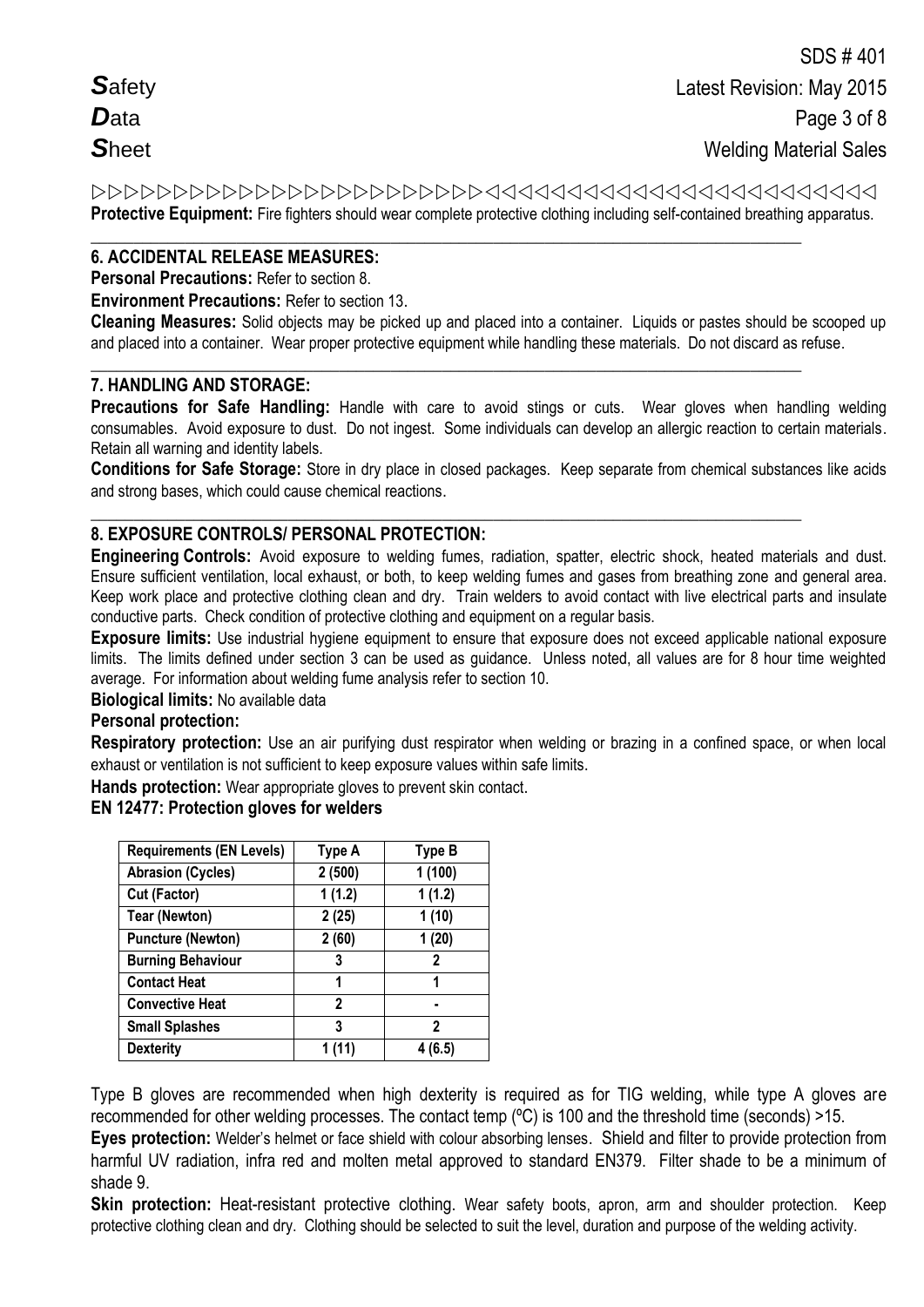# 

|                                    | Class 1                                                                                                                                                                                                                                                                                                    |
|------------------------------------|------------------------------------------------------------------------------------------------------------------------------------------------------------------------------------------------------------------------------------------------------------------------------------------------------------|
| <b>Impact of Spatter</b>           | 15 Drops                                                                                                                                                                                                                                                                                                   |
| <b>Heat Transfer (radiation)</b>   | RHTI 24 $\geq$ 7 seconds                                                                                                                                                                                                                                                                                   |
| <b>Process</b>                     | Manual welding with light formation of spatter and drops<br><b>Gas Welding</b><br>$\bullet$<br><b>TIG Welding</b><br>$\bullet$<br><b>MIG Welding</b><br>Micro plasma welding<br>$\bullet$<br><b>Brazing</b><br>٠<br><b>Spot Welding</b><br><b>MMA Welding (with rutile-covered electrode)</b><br>$\bullet$ |
| Environmental<br><b>Conditions</b> | <b>Operation of machines</b><br>Oxygen cutting machines<br>٠<br><b>Plasma cutting machines</b><br>$\bullet$<br><b>Resistance welding machines</b><br>$\bullet$<br><b>Machines for thermal spraying</b><br>$\bullet$<br><b>Bench welding</b>                                                                |

|                                  | Class 2                                                                                                                                                                                                                                                                                                                                            |
|----------------------------------|----------------------------------------------------------------------------------------------------------------------------------------------------------------------------------------------------------------------------------------------------------------------------------------------------------------------------------------------------|
| <b>Impact of Spatter</b>         | 25 Drops                                                                                                                                                                                                                                                                                                                                           |
| <b>Heat Transfer (radiation)</b> | RHTI 24 $\geq$ 16 seconds                                                                                                                                                                                                                                                                                                                          |
| <b>Process</b>                   | Manual welding with heavy formation of spatter and drops<br>MMA welding (with basic or cellulose-covered electrodes)<br>$\bullet$<br>MAG welding (with CO2 or mixed gases)<br><b>MIG Welding (with high current)</b><br>$\bullet$<br>Self shielded flux core arc welding<br>Plasma cutting<br>Gouging<br>Oxygen cutting<br><b>Thermal spraying</b> |
| Environmental                    | <b>Operation of machines</b>                                                                                                                                                                                                                                                                                                                       |
| <b>Conditions</b>                | In confined spaces                                                                                                                                                                                                                                                                                                                                 |
|                                  | At overhead welding/cutting or in comparable constrained<br>$\bullet$<br>positions                                                                                                                                                                                                                                                                 |

### **\_\_\_\_\_\_\_\_\_\_\_\_\_\_\_\_\_\_\_\_\_\_\_\_\_\_\_\_\_\_\_\_\_\_\_\_\_\_\_\_\_\_\_\_\_\_\_\_\_\_\_\_\_\_\_\_\_\_\_\_\_\_\_\_\_\_\_\_\_\_\_\_\_\_\_\_\_\_\_\_\_\_\_ 9. PHYSICAL AND CHEMICAL PROPERTIES:**

**Appearance:** Solid. **Color:** Red, White Grey **Odour:** Odourless **Odour Threshold:** Not Available **pH Value:** Not Available **Melting Point/Melting Range:** 1560 - 2000° F, 850 - 1100° C **Freezing Point:** Not Available **Boiling Point/Boiling Range:** Not Available **Flash point:** Not Available **Evaporation Rate:** Not Available **Self-in flammability:** Not Available **Explosion limits:** Not Available **Vapour pressure:** Not Available **Vapour density:** Not Available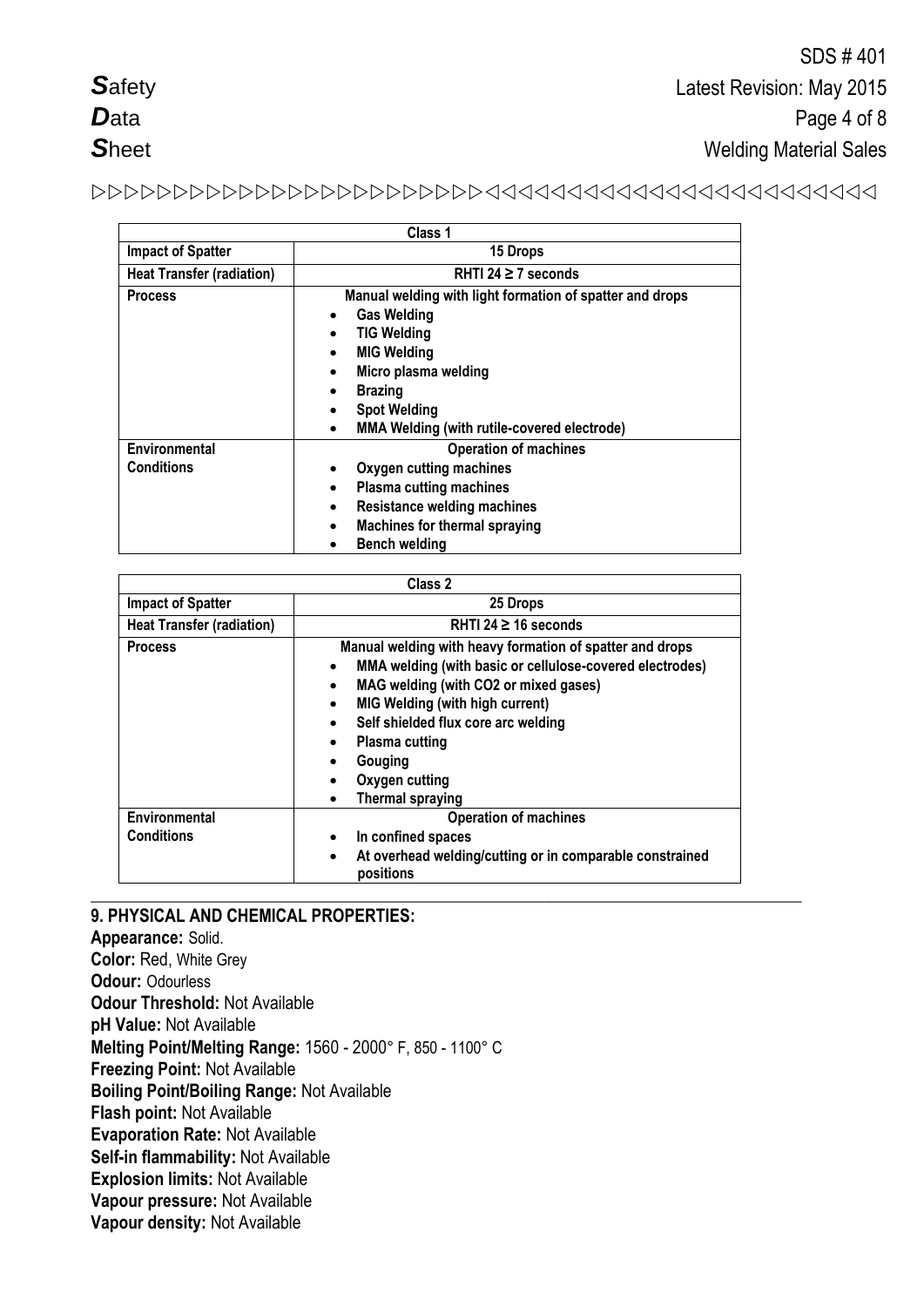Density at 20°C: Not Available Relative density: 6-9 g/cm3 Solubility: Insoluble in water. Partition coefficient: Not Available Auto-ignition temperature: Not Available **Decomposition temperature: Not Available** Other Information: No available data.

# **10. STABILITY AND REACTIVITY:**

**Chemical Stability:** This product is stable under normal conditions.

Hazardous Reactions: Contact with chemical substances like acids or strong bases cause generation of gas.

**Conditions to Avoid: Not applicable.** 

**Incompatible Materials: Reacts with acid.** 

Hazardous Decomposition Products: When this product is used in a welding process, hazardous decomposition product would include those from volatilization, reaction or oxidation of the material listed in section 3 and those from the base metal and coating. The amount of fumes generated from this product varies with welding parameters and dimensions.

Refer to applicable national exposure limits for fume compounds, including those exposure limits for fume compounds found in section 3. Manganese has a low exposure limit, in some countries that may be easily exceeded. Reasonably expected gaseous products would include carbon oxides, nitrogen oxides and ozone. Air contaminants around the welding area can be affected by the welding process and influence the composition and quality of fumes and gases produced.

## **11. TOXICOLOGICAL INFORMATION:**

Signs and Symptoms of Overexposure: Inhalation of welding fumes and gases can be dangerous to your health. Classification of welding fumes is difficult because of varying base materials, coatings, air contaminants and processes. The Internal Agency for Research on Cancer has classified welding fumes as possible carcinogenic to humans (Group 2B).

Acute Effects: Overexposure to welding fumes may result in symptoms like metal fume fever, dizziness, nausea, dryness or irritation of the nose, throat or eyes. May cause sensitization by skin contact.

| LD/LC50 Values that are relevant for classification |             |                                  |
|-----------------------------------------------------|-------------|----------------------------------|
| <b>Bentonite 1302-78-9</b>                          |             |                                  |
| <b>Intravenous</b>                                  | LD50        | 35 mg/kg (rat)                   |
|                                                     | <b>LC50</b> | 19000 mg/l (96h) (rainbow trout) |

| LD/LC50 Values that are relevant for classification |             |                      |
|-----------------------------------------------------|-------------|----------------------|
| Calcium Carbonate 1317-65-3                         |             |                      |
| Oral                                                | LD50        | >2000 mg/kg (rat)    |
| <b>Inhalation</b>                                   | <b>LC50</b> | $>3$ mg/L/4hr. (rat) |
| Dermal                                              | LD50        | >2000 mg/kg (rat)    |

| LD/LC50 Values that are relevant for classification |       |                                 |
|-----------------------------------------------------|-------|---------------------------------|
| <b>Chromium 7440-47-3</b>                           |       |                                 |
| Oral                                                | LCD50 | 19.8 mg/kg (rat) (highly toxic) |

| LD/LC50 Values that are relevant for classification |             |                         |
|-----------------------------------------------------|-------------|-------------------------|
| Calcium Fluoride 7789-75-5                          |             |                         |
| Oral                                                | LD50        | $>2000$ mg/kg (rat)     |
| <b>Inhalation</b>                                   | <b>LC50</b> | >5070 mg/m3/4 hr. (rat) |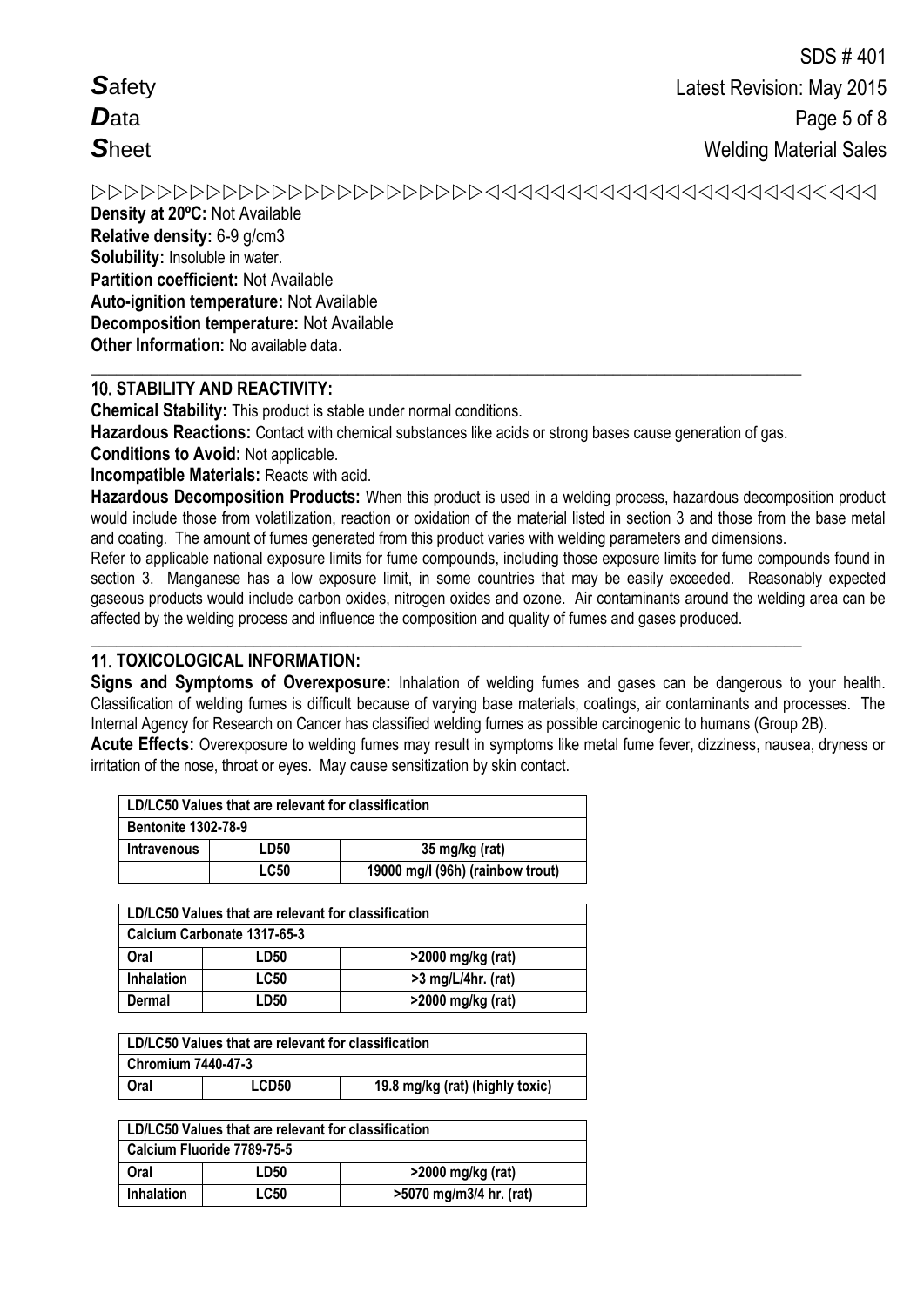| LD/LC50 Values that are relevant for classification |                   |                  |
|-----------------------------------------------------|-------------------|------------------|
| <b>Manganese 7439-96-5</b>                          |                   |                  |
| Oral                                                | LCD <sub>50</sub> | 9000 mg/kg (rat) |

| LD/LC50 Values that are relevant for classification |             |                          |
|-----------------------------------------------------|-------------|--------------------------|
| Nickel 7440-02-0                                    |             |                          |
| Oral                                                | LD50        | >9000 mg/kg (rat)        |
| <b>Inhalation</b>                                   | <b>LC50</b> | $>10.2$ mg/L/1 hr. (rat) |

| LD/LC50 Values that are relevant for classification |                             |                       |
|-----------------------------------------------------|-----------------------------|-----------------------|
|                                                     | Titanium Dioxide 13463-67-7 |                       |
| Oral                                                | LCD50                       | >10000 mg/kg (rat)    |
| Dermal                                              | LCD50                       | >10000 mg/kg (rabbit) |

| LD/LC50 Values that are relevant for classification |       |                   |
|-----------------------------------------------------|-------|-------------------|
| lron 7439-89-6                                      |       |                   |
| Oral                                                | LCD50 | 30000 mg/kg (rat) |

**Chronic Effects:** Overexposure to welding fumes may affect pulmonary function and eyes. Overexposure to manganese and manganese compounds above safe exposure limits can cause irreversible damage to the central nervous system, including the brain, symptoms of which may include slurred speech, lethargy, tremor, muscular weakness, psychological disturbances and spastic gait. Prolonged inhalation of nickel (Classified 2B by IARC and R by NTP) above safe exposure limits may cause cancer. Prolonged inhalation of titanium dioxide (Classified by 2B by IARC) above safe exposure limits can cause cancer.

## **\_\_\_\_\_\_\_\_\_\_\_\_\_\_\_\_\_\_\_\_\_\_\_\_\_\_\_\_\_\_\_\_\_\_\_\_\_\_\_\_\_\_\_\_\_\_\_\_\_\_\_\_\_\_\_\_\_\_\_\_\_\_\_\_\_\_\_\_\_\_\_\_\_\_\_\_\_\_\_\_\_\_\_ 12. ECOLOGICAL INFORMATION:**

**Toxicity:** Welding rods contain metals which are considered to be very toxic towards aquatic organisms. Finely divided welding rods are therefore considered harmful to aquatic organisms.

**Persistence and Degradability:** The welding rods consist of elements that can not degrade any further in the environment. **Bio accumulative Potential:** Welding rods contain heavy metals which bio accumulates in the food chain. The following figures are the bio concentration factor (BCF) for the substances on their own.

BCF: Chromium, BCF: 200

Manganese, BCF: 59052 Nickel, BCF: 16 Iron, BCF: 140000

**Mobility in Soil:** Welding rods are not soluble in water or soil. Particles formed by working welding rods can be transported in the air.

**Other Adverse Effects:** In massive form, welding rods present no hazards to the aquatic environment.

Welding materials could degrade into components originating from the materials used in the welding process. Avoid exposure to conditions that could lead to accumulation in soils or groundwater. Harmful to aquatic organisms, may cause long-term adverse effects in the aquatic environment.

## **\_\_\_\_\_\_\_\_\_\_\_\_\_\_\_\_\_\_\_\_\_\_\_\_\_\_\_\_\_\_\_\_\_\_\_\_\_\_\_\_\_\_\_\_\_\_\_\_\_\_\_\_\_\_\_\_\_\_\_\_\_\_\_\_\_\_\_\_\_\_\_\_\_\_\_\_\_\_\_\_\_\_\_ 13. DISPOSAL CONSIDERATIONS:**

**Product:** For product elimination, consult recycling companies or appropriate local authority.

**USA RCRA:** This product is not considered hazardous waste if discarded. Residue from welding consumables and processes could degrade and accumulate in soils and groundwater.

**Package:** May be disposed in approved landfills provided local regulations are observed.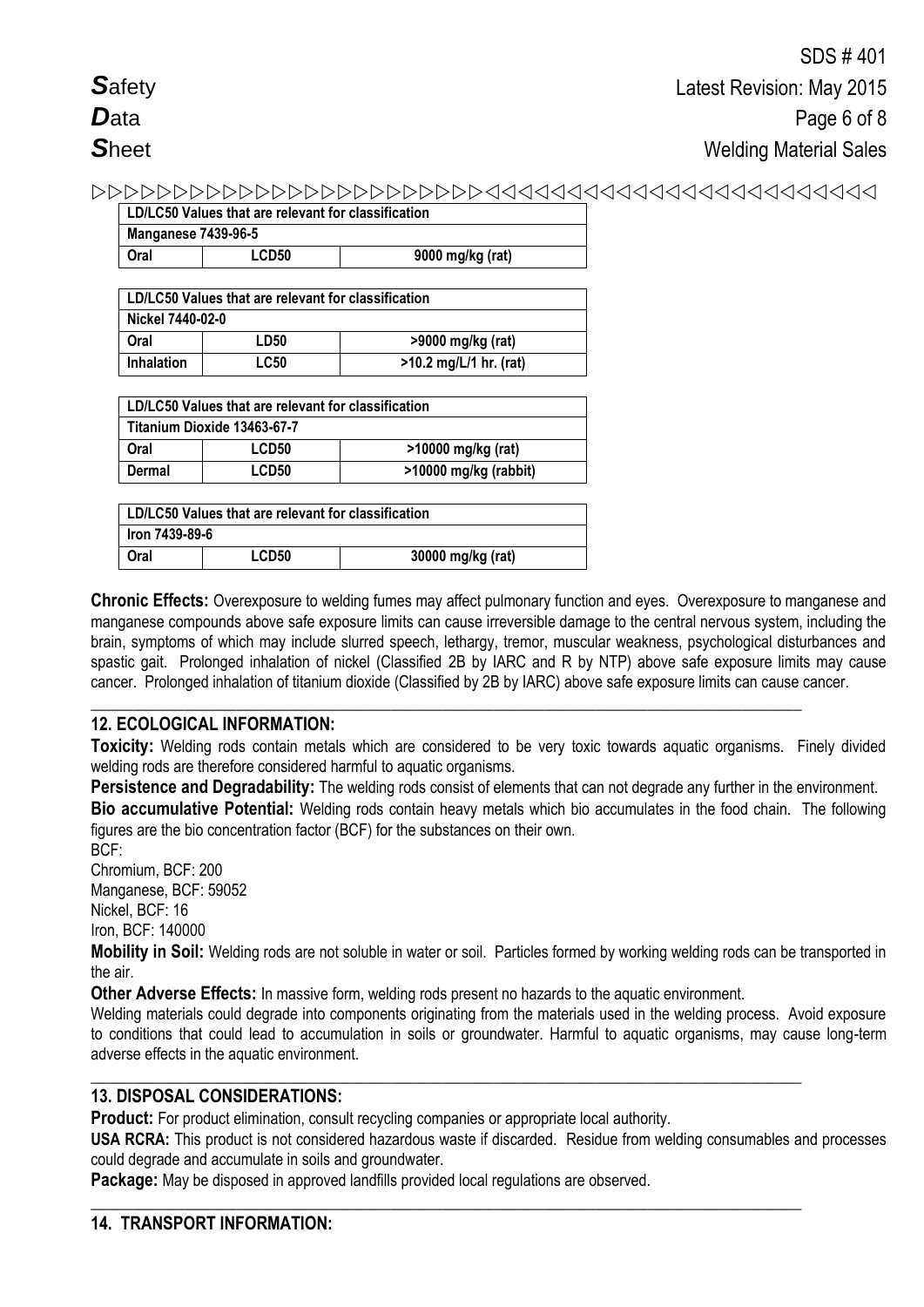**UN-number:** Welding rods are not classified as dangerous goods for transport and has no UN number.

**UN proper shipping name:** Welding rods are not classified as dangerous goods for transport and has no UN proper shipping name.

**Transport hazard class:** Welding rods are not classified as dangerous goods for transport.

**Packing group:** There are not any special precautions with which a user should or must comply or be aware of in connection with transport or conveyance either within or outside premises.

**Environmental hazards:** Welding rods are not environmentally hazardous according to the criteria of the UN Model Regulations (as reflected in the IMDG Code, ADR, RID and AND) and/or a marine pollutant to the IMDG Code.

**Special precautions for users:** There are not any special precautions which a user should or must comply or be aware of in connection with transport or conveyance either within or outside premises of the welding rod.

**Transport in Bulk According to Annex III MARPOL 73/78 and the IBC Code:** Welding rods in massive form do not subject under MARPOL 73/78 and the IBC Code. Not applicable – product is transported only in packaged form.

**\_\_\_\_\_\_\_\_\_\_\_\_\_\_\_\_\_\_\_\_\_\_\_\_\_\_\_\_\_\_\_\_\_\_\_\_\_\_\_\_\_\_\_\_\_\_\_\_\_\_\_\_\_\_\_\_\_\_\_\_\_\_\_\_\_\_\_\_\_\_\_\_\_\_\_\_\_\_\_\_\_\_\_**

## **15. REGULATORY INFORMATION:**

**Safety, health and environment regulations/legislation specific for the substance or mixture:** Read and understand the manufacturer's instructions, your employer's safety practices and the health and safety instructions on the label. Observe any federal and local regulations. Take precautions when welding and protect yourself and others.

**Warning:** Welding fumes and gases are hazardous to your health and may damage lungs and other organs. Use adequate ventilation.Electric shock can kill. Arc rays and sparks can injure eyes and burn skin. Wear correct hand, head, eye and body protection.

### **Chemical safety assessment:** No

USA: Under the OSHA Hazard Communication Standard, this product is considered hazardous. This product contains or produces a chemical known to the state of California to cause cancer and birth defects (or other reproductive harm). (California Health & Safety Code § 25249.5 et seq.) United States EPA Toxic Substance Control Act: All constituents of this product are on the TSCA inventory list or are excluded from listing.

### **EPCRA/SARA Title III Toxic Chemicals**

The following metallic components are listed as SARA 313 "Toxic Chemicals" and potential subject to annual SARA reporting. See Section 3 for weight percentage.

| <b>Ingredient Name</b> | <b>Disclosure Threshold</b> |
|------------------------|-----------------------------|
| Manganese              | $5 \text{ mg/m}$            |
| Chromium               | 1.0 (Metal)                 |
| <b>Nickel</b>          | mq/m3                       |

## **16. OTHER INFORMATION:**

The information in this document is believed to be correct as of the date issued. However, no warranty is expressed to be implied regarding the accuracy or completeness of this information. This information and product are furnished on the condition that the person receiving them shall make his own determinations as to the suitability of the product for his particular purpose and on the condition that he assumes the risk of his use thereof.

This Material Safety Data Sheet complies with the EC directives 91/155/EEC and 93/112/EEC, including modifications 2001/58/EC.

Complies with OSHA Communication Standard 29 CFR 1910.1200 and Superfund Amendments and Reauthorization Act (SARA) of 1986 Public Law 99-499

### Hazard Statements:

H315 – Causes skin irritation.

- H317 May cause an allergic skin reaction.
- H319 Causes serious eye irritation.
- H335 May cause respiratory irritation.
- H351 Suspected of causing lung cancer.
- H372 Causes damage to organs through prolonged or repeated exposure.